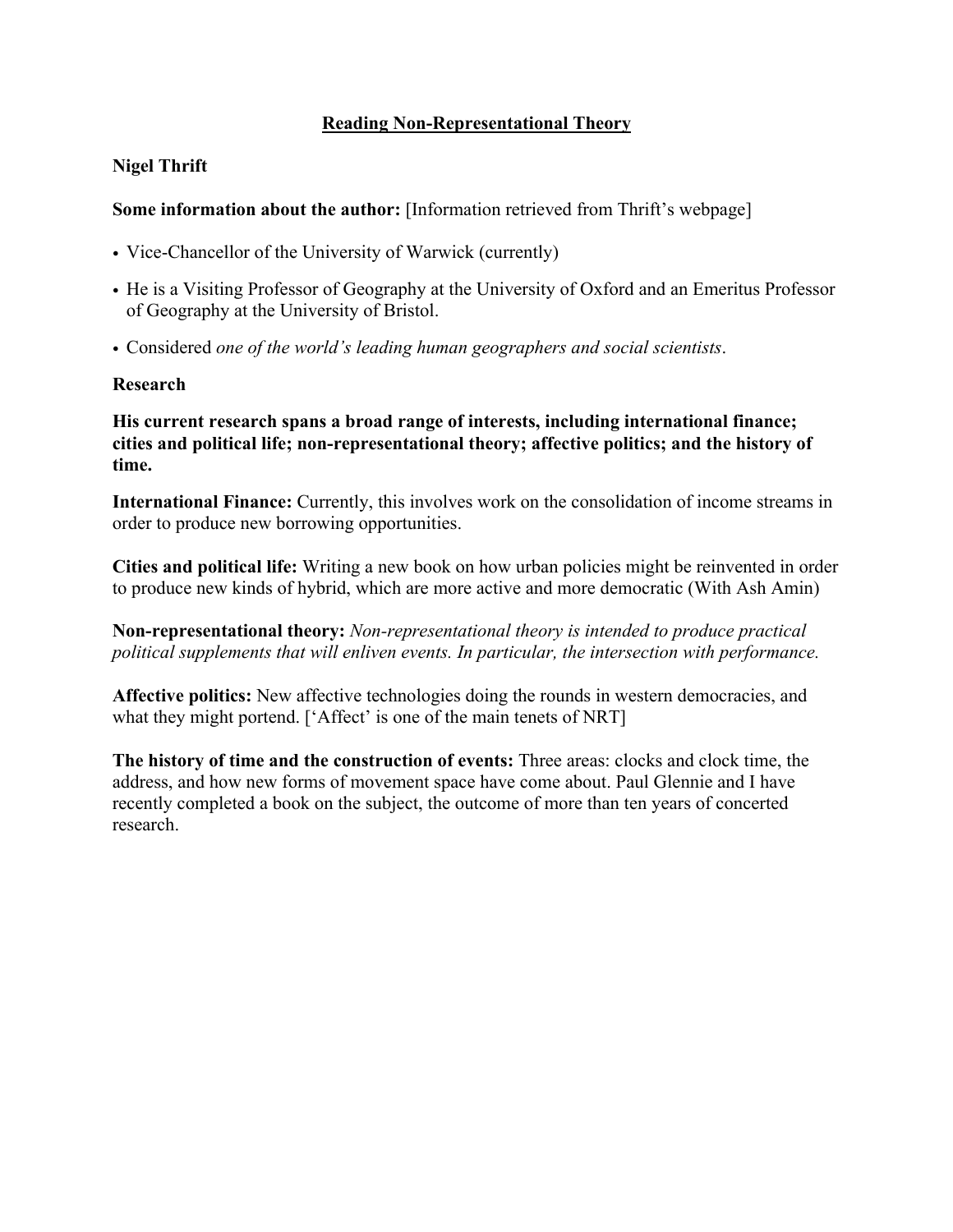Before getting into the main topics proposed in the two chapters it is important to try to understand what NRT is. [This is found in the first chapter of the book - Also, a more brief and clear explanation can be found on http://psimpsongeography.wordpress.com/2011/06/07/what-isnon-representational-theory/\]

## *Origins of the book:*

- "Trilogy": Spatial Formations (1996) & Knowing Capitalism (2005) [The same economiccultural-political venture]
- NRT is about "the geography of what happens"; what is present in experience. It intends to present a "diagnosis of the present which is simultaneously a carrier wave for new ways of doing things" (p. 2). In general terms, it describe how life gains expression in different expressions [something that can be seen and understood in chapter 3]
- For Thrift human life is based on movement; Therefore, movement could be considered the main unit of analysis, "the reason for much our rhizomatic, acentred brain" (p. 5).

In order to explain NRT, Thrift points out to **six** tenets:

## *1) NRT tries to capture the 'onflow' of everyday life:*

• Emphasis on the *precognitive* --> Decisions and intentions are made before the conscious itself is even aware of them (this is what we call "instinct"). *Implication:* Questions about what constitutes life itself [from the most biological to the most political characteristics of life]

#### *2) NRT is anti-biographical and pre-individual*

- It trades in mode of perception which are not subject-based (p. 7)
- The world is made up of all kinds of things brought in to relation with one another by many and various spaces through a continuous and largely involuntary process of encounter, and the violent training that such encounter forces (p. 8)

#### *3) NRT concentrates on the human body and its co-evolution with things*

- *•* Human and social *practices*
- The human body is not a separate entity from the world  $\rightarrow$  It has evolved with the devices build around it.
- *Practices* are constructed out of all manner of resources. Practices are properties of themselves (p. 8) (agency and ethics)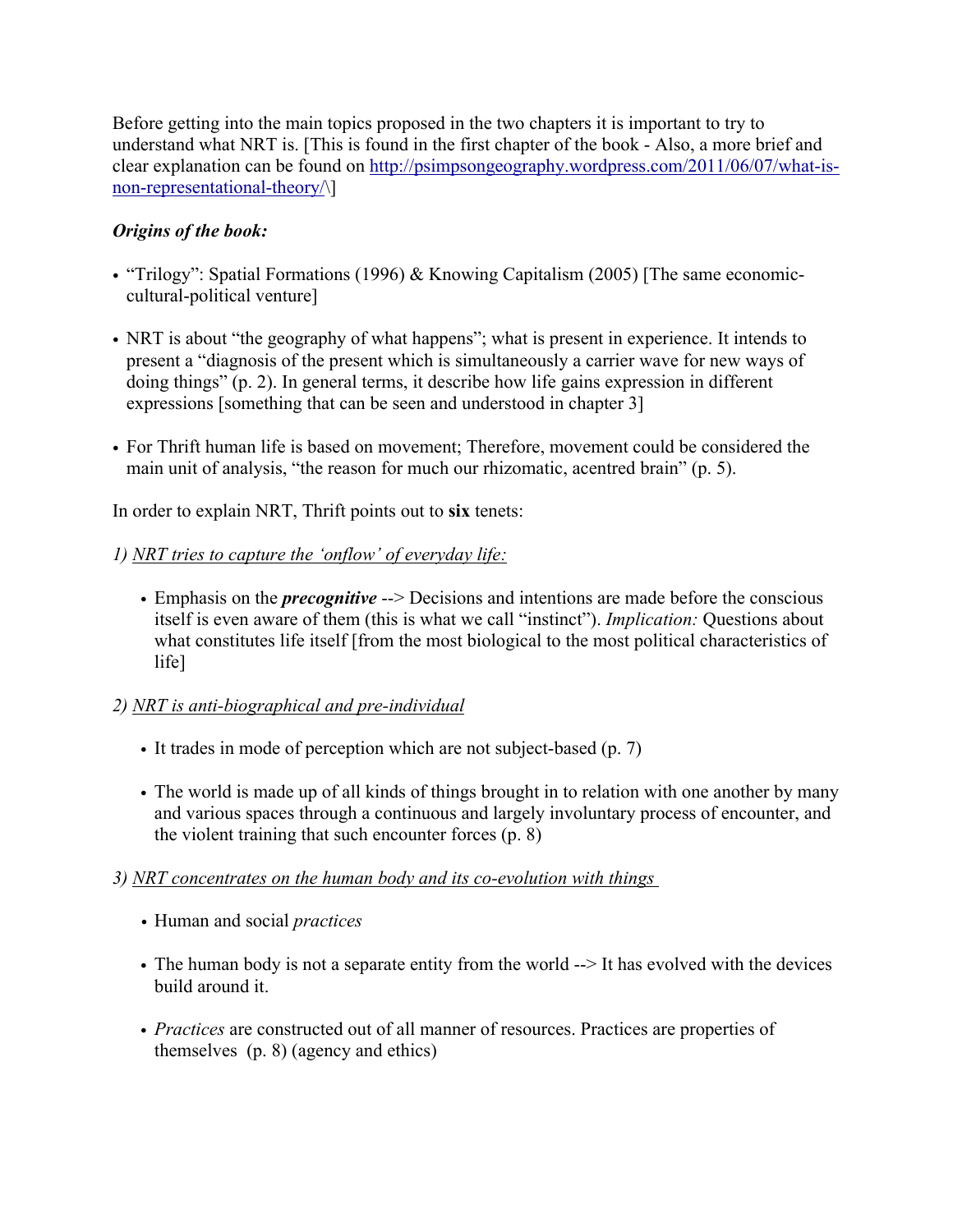- Practices are understood as "material bodies of work or styles that have gained enough stability over time, through, for example, the establishment of corporeal routines and specialized devices, to reproduce themselves" (p. 8).
- non-representational theory aims to attend to the material relatedness of the body and world and its constantly emergent capacities to act and interact. [Simpson]

### **4)** *NRT gives equal weight to the vast spillage of things*

- Things are given equal status to human experience, because they are part of "hybrid assemblages: concretions, settings, and flows" (p. 9) --> We would say that *things* operate naturally in different contexts. They do not become useful due to the type of work we assign them, but they have a "genetic disposition". --> Agency is not put only on humans, but also into the matter.
- This gives emphasis to the idea that human body is not separated from the thing world.
- There is an "affective" development between humans and things. Affective practices (that must be differentiated from 'affection') are born in and out of joint action.

## *5) NRT is experimental*

• In this case Thrift makes a general comment of linking the social sciences with performative arts. "I want to pull the energy of the performing arts into the social sciences in order to make it easier to 'crawl out to the edge of the cliff of the conceptual'" (p. 12)

#### *6) NRT stresses affect and sensation*

- I have taken an affective turn with this work, [...] in order to understand affect as the way in which each 'thing' in acting, living, and striving to preserve its own being is 'nothing but the actual essence of the thing' (Spinosa *et al*. 1997).
- In other words, although NRT tends to look at things as equally comparable to humans, it does not want to separate human experience from the innate characteristics of what a human is. However, NRT intends to look at "reality" from a critical perspective since: "becoming ethical now means becoming critical of norms under which we are asked to act but which we cannot fully choose (Butler 2005) and taking responsibility – in a sense to be specified – for the dilemmas that subsequently arise." (p. 14)

# *SPACE:*

- Thrift critiques the conception of space: nearness as the measure of all things (anything is that is close to me is constituted as space)
- The paradox of space: "is that we all know that space is something lived in and through in the most mundane of ways [...] can be fashioned from the mundane comings and going of